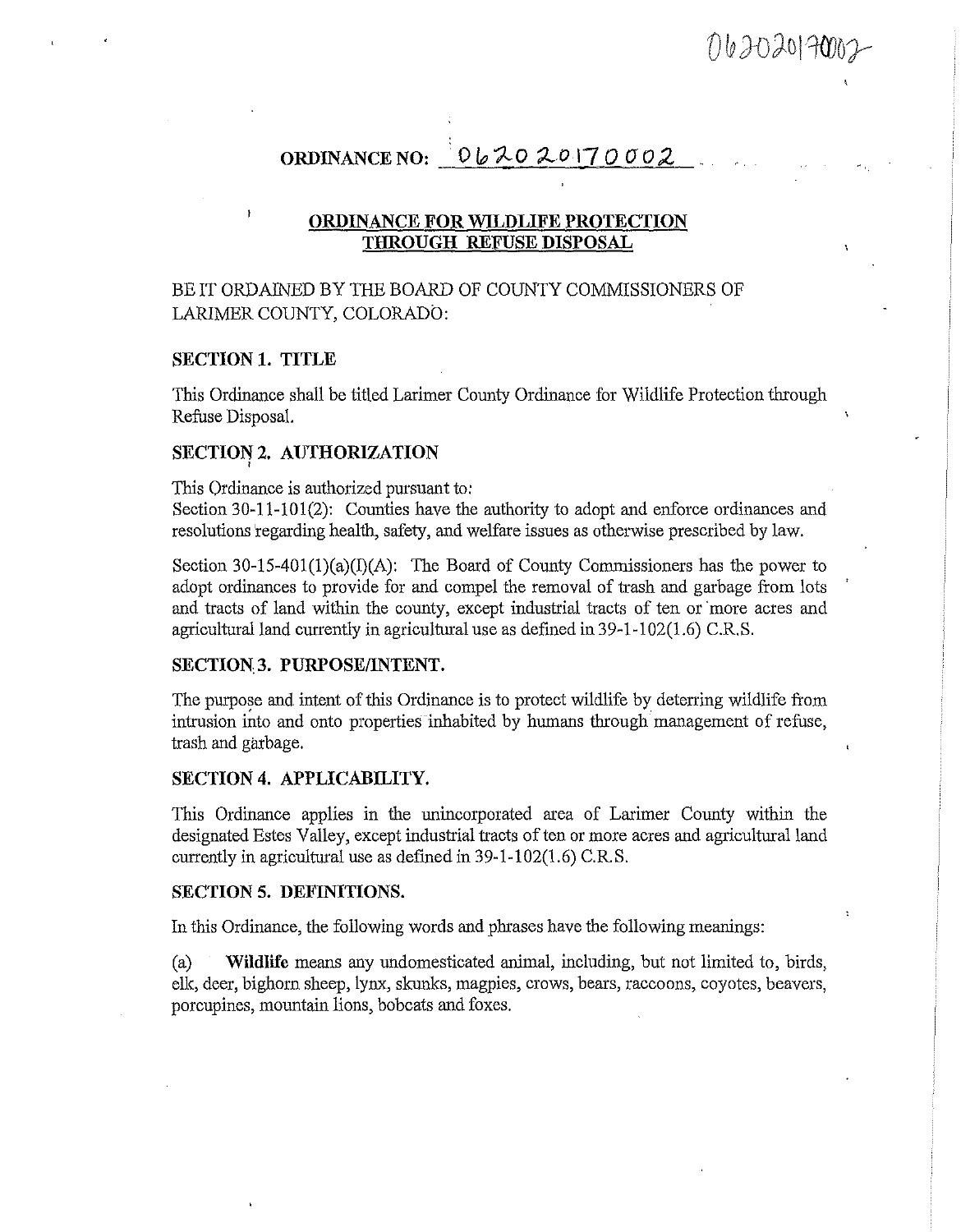(b) **Refuse** means any waste that could reasonably attract wildlife including, but not limited to, kitchen organic waste, food, food packaging, toothpaste, deodorant, cosmetics, spices, seasonings, oil and grease. Refuse shall not include food packaging void of any food, glass, paper, cardboard, metal, plastic, aluminum, textiles, electronics, non-edible yard maintenance waste, construction materials and household items when not commingled with food waste attractants.

•

( c) **Wildlife Resistant Container** means a fully enclosed container constructed of pliable materials and reinforced to deter access by wildlife and shall have a latching device of sufficient design and strength to prevent access by wildlife. Grease traps shall require sufficient design to prevent tipping.

(d) **Wildlife Resistant Enclosure** means an enclosed structure consisting of four ( 4) sides, a roof and a secure door or cover, which shall have a latching device of sufficient design and strength to prevent access by wildlife. ;

(e) **Hard-Sided Container** means a container constructed using materials such as polycarbonate, ABS plastic, carbon fiber, wood or aluminum with a lid preventing wildlife from accessing the interior of the container.

(f) **Enclosed Structure** means a residential building, commercial building, accessory dwelling unit, garage or shed. Enclosed Structure shall not include a patio, deck, driveway, or other area located outside of the walls of a residential building, commercial building, shed, garage or accessory dwelling unit.

### **SECTION 6. STANDARD FOR WILDLIFE RESISTANT CONTAINERS** & **HARD-SIOED CONTAINERS**

(a) Wildlife Resistant containers shall meet the following standards:

(1) Containers shall be of a design that is impervious to wildlife, with drain holes no greater than one (1) inch in diameter.

(2) Container lids shall have a closure mechanism and/or a latching device such as cables, bars, and/or pull handles that prevents opening by wildlife. Ali lids shall also:

- (i) fully enclose (cover) the container opening.
- (ii) have edges that fit flush.

 $\mathbf{1}$ 

÷

- (iii) shall not be turned up or bent.
- (iv) shall remain closed when on their side or upside down.
- (v) latching devices shall lock into place with a pin or other mechanism.

(3) Wildlife Resistant Containers shall meet the standards of testing by the Living with Wildlife Foundation and a "passing" rating by the Interagency Grizzly Bear Committee (IGBC) as bear resistant for 60 minutes.

(b) Hard-Sided Containers shall meet the following standards: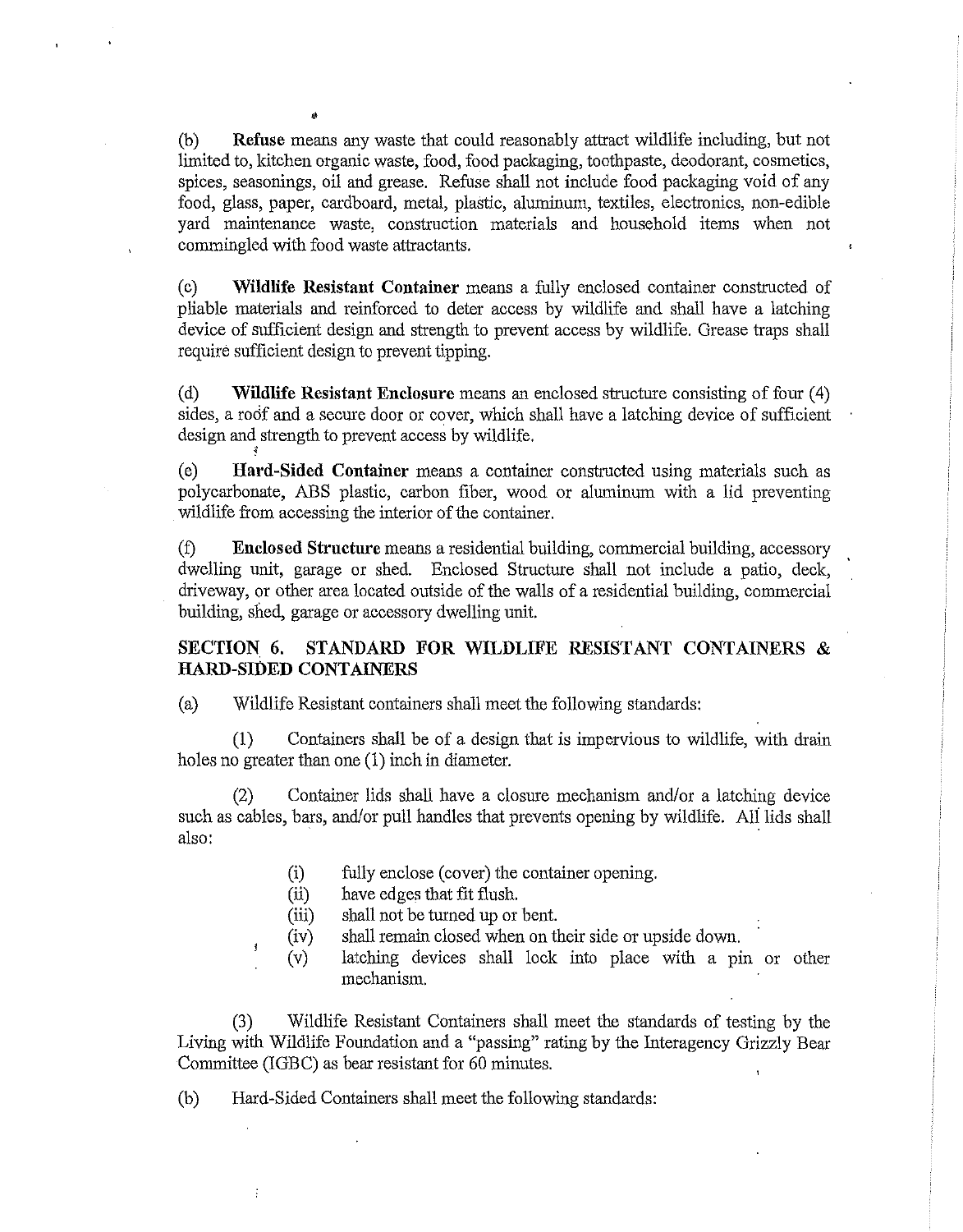(1) Container lids shall have latching devices to prevent access by wildlife.

### **SECTION 7. MAINTENANCE AND OPERATION OF WILDLIFE RESISTANT CONTAINERS, WILDLIFE RESISTANT ENCLOSURES, AND HARD-SIDED CONTAINERS.**

(a) Wildlife Resistant Containers, Wildlife Resistant Enclosures, and Hard-Sided Containers shall be kept closed and secure when refuse is deposited.

(b) If a Wildlife Resistant Container, Wildlife Resistant Enclosure or Hard-Sided Container is damaged and allows access by wildlife, repairs shall be made within seventy-two (72) hours after the damage.

### **SECTION 8. RESIDENTIAL REFUSE DISPOSAL AND CURBSIDE PICK-UP.**

(a) All refuse located outside an enclosed Structure shall be contained in a wildlife Resistant Container or a Wildlife Resistant Enclosure. Multi-family housing developments and other types of clustered residential housing utilizing centralized refuse containers shall use a Wildlife Resistant Container or wildlife Resistant Enclosure for all refuse.

(b) Residents with curbside pick-up shall place refuse in a Wildlife Resistant Container or a Hard-Sided Container at or adjacent to the curb, alley, or public right-ofway for pick-up. If a Hard-Sided Container is used rather than a Wildlife Resistant Container, the Hard-Sided Container shall be placed at or adjacent to the curb, alley or public right-of-way, no earlier than 6:00 a.m. on the day of scheduled pick-up and removed prior to 7:00 p.m. on the same day from the area of the curb, alley or public right-of-way. Residents using a Wildlife Resistant Container may place and leave the wildlife Resistant Container at or adjacent to the curb, alley or public right-of-way without restriction.

**SECTION' 9. CONSTRUCTION SITE REFUSE DISPOSAL.** 

(a) All food refuse and food packaging refuse shall be deposited in a Wildlife Resistant Container.

(b) Construction materials are not required to be deposited in a Wildlife Resistant Container or Enclosure.

### **SECTION 10. COMMERCIAL REFUSE AND VACATION RENTAL REFUSE DISPOSAL.**

(a) All refuse located outside an Enclosed Structure from commercial establishments and vacation rentals shall be deposited in Wildlife Resistant Containers or Wildlife Resistant Enclosures. This requirement shall not apply to Hard-Sided containers 95 gallons or less which are emptied by 10 p.m. each day or are under contract for removal overnight.

(b) Food service establishments shall deposit all oil and grease from their operations within Wildlife Resistant Containers or Wildlife Resistant Enclosures.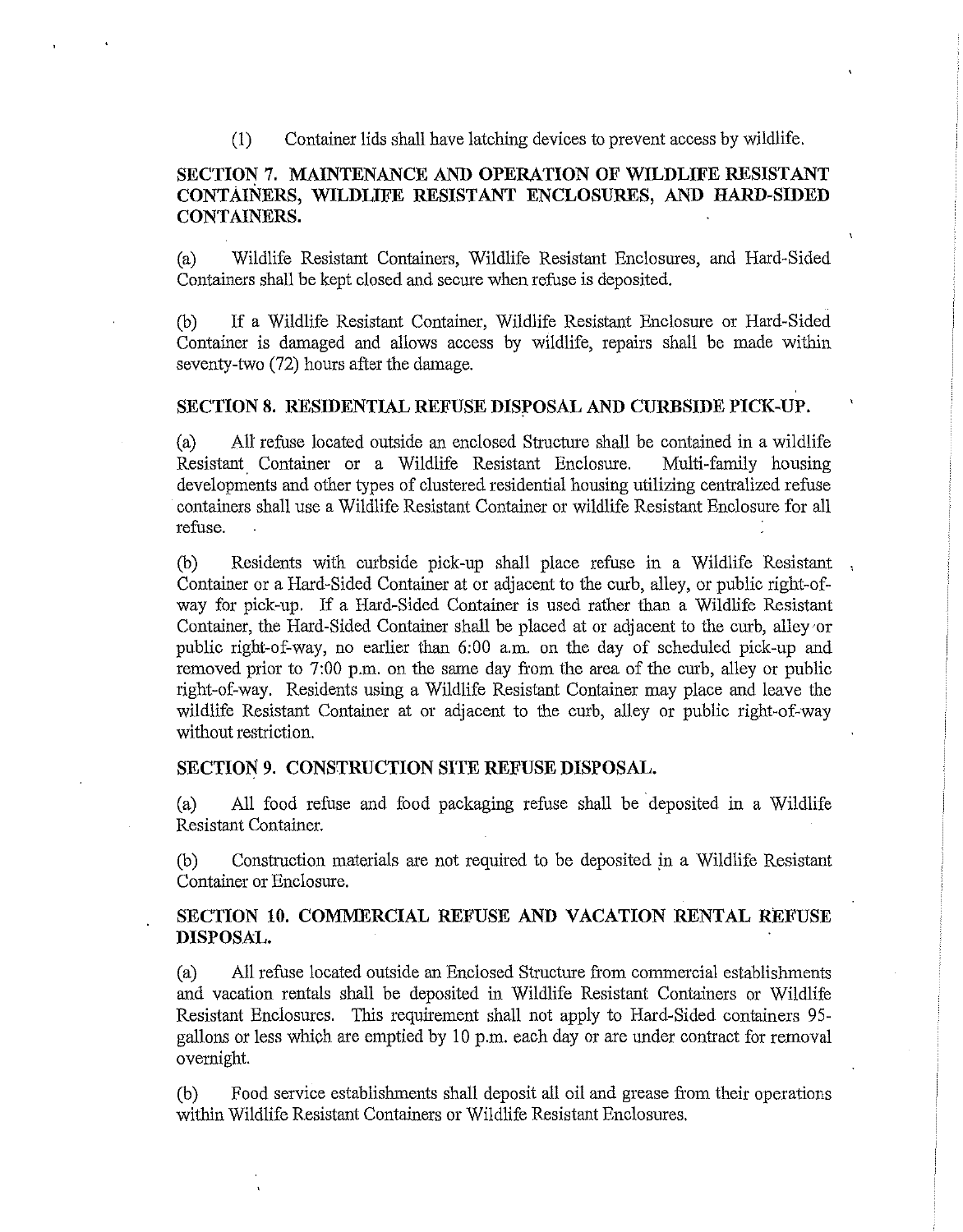### **SECTION 11. TRASH COMPACTORS.**

(a) Trash compactors are compliant with this Ordinance when no refuse is exposed.

(b) Compactor doors must be kept closed at all times, except when loading or removing refuse and the area around the compactor must be kept clean of refuse and debris.

### **SECTION 12. RESPONSIBILITY FOR ADMINISTRATION.**

This Ordinance shall be administered by the Larimer County Community Development Department (Authorized Enforcement Agency) or by its designee.

#### **SECTION 13. VIOLATION.**

 $\ddot{\mathbf{5}}$ 

Violation of any provision of this Ordinance shall be unlawful and subject to the Enforcement provisions set out in Sections 14, 15, 16, and/or 17 of this Ordinance. Any person seeking to report a violation of any provision of this Ordinance shall make such report to the Larimer County Director of Community Development.

### **SECTION 14. CIVIL ENFORCEMENT ACTION**

(a) The Authorized Enforcement Agency may apply to the Larimer County Court or Larimer County District Court for an administrative entry and seizure warrant authorizing the Authorized Enforcement Agency or its contractor to enter the property and take any and all actions necessary to abate the conditions violating this Ordinance and for restoration of any affected property.

(b) Such application to the Court shall include a copy of this Ordinance, a sworn or affirmed 'affidavit stating the factual basis for such warrant, evidence that the owner, occupant or person responsible for the property has received the Notice of Violation or that reasonable efforts to serve the Notice have been made to no avail, a general description of the location of the property that is the subject of the warrant, and a list of corrective action needed.

( c) Within ten days after the date of issuance of an administrative entry and seizure warrant, the Authorized Enforcement Agency shall execute the warrant in accordance with directions by the issuing court, deliver or mail a copy of such warrant to the owner, occupant and person responsible for the property by both certified mail return receipt requested and by regular mail, and submit proof of the execution of such warrant to the court, including a written inventory of any property impounded by the Authorized Enforcement Agency.

( d) The Authorized Enforcement Agency shall submit to the person violating the Ordinance an invoice for the costs of the abatement, plus an additional five percent for inspection and other incidental costs in connection therewith. Such costs shall be paid within ten (10) days of the date of the invoice. If not paid, the costs shall be a lien against the property that were the subject of the abatement until paid and shall have priority based upon the lien's date of recording.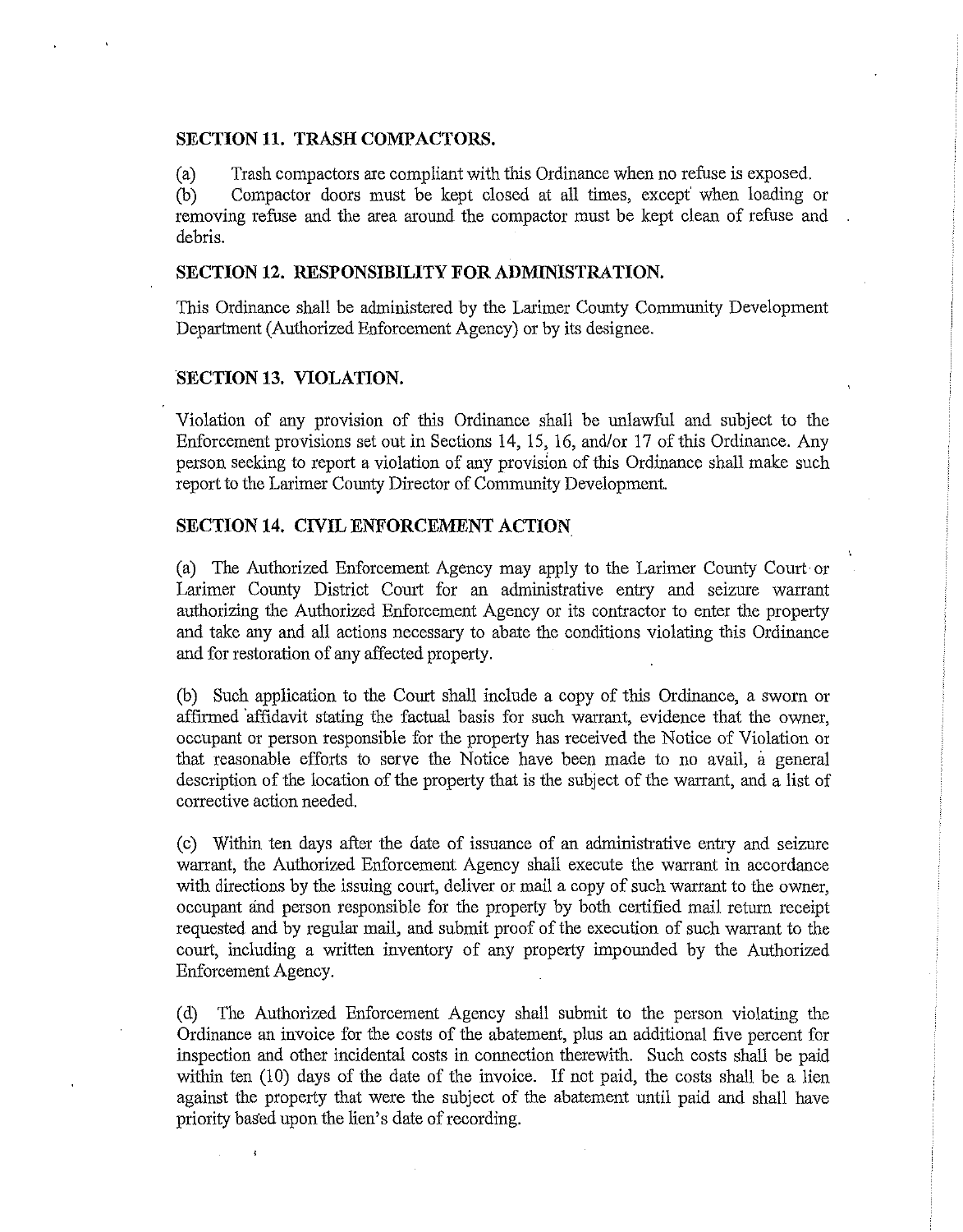(e) The County Clerk and Recorder may certify the amount of the lien to the County Treasurer who shall collect the amount of the lien, together with a ten percent penalty for the cost of collection, in the same manner as other taxes are collected. The laws of Colorado for assessment and collection of general taxes, including the laws for the sale and redemption of property for taxes, shall apply to the collection of liens pursuant to this Ordinance.

(f) Nothing in this Section 16.2 .shall be construed to limit the authorized enforcement agency's institution of actions for injunction, mandamus, abatement or other appropriate actions to prevent, enjoin, abate or remove a violation of this Ordinance or to enforce this Ordinance.

### **SECTION 15. CRIMINAL ENFORCEMENT**

(a) Any person who violates this Ordinance commits a class 2 petty offense, and upon conviction thereof, shall be punished by a fine of up to two thousand six hundred fifty (\$[2,650.00](https://2,650.00)). Each day during which such violation of this Ordinance continues shall be deemed a separate offense.

(b) The penalty assessment procedure set out in Section 16-2-201 C.R.S. shall be followed in enforcing this Ordinance pursuant to this Section 8.

(c) All fines and forfeitures collected by the court for violation of this Ordinance shall be paid to the Larimer County Treasurer within thirty (30) days of receipt and shall be deposited ipto the General Fund of the County.

(d) In addition to the penalties prescribed in this Section 8, persons convicted of a violation of this Ordinance shall be subject to a surcharge of ten dollars (\$10) that shall be paid to the clerk of the court by the defendant as provided by Section 30-15-402(2)(a) C.R.S.

### **SECTION 16. REMEDIES NOT EXCLUSIVE**

t

The remedies listed in this Ordinance are not exclusive of any other remedies available under any applicable federal, state or local law and it is within the discretion of the Authorized Enforcement Agency to seek cumulative remedies.

### **SECTION 17. VIOLATIONS DEEMED A PUBLIC NUISANCE.**

Any condition caused or permitted to exist in violation of any of the provisions of this Ordinance is a threat to public health, safety, and welfare, and is declared and deemed a nuisance, and may be summarily abated or restored at the violator's expense, and/or a civil action to abate, enjoin, or otherwise compel the cessation of such nuisance may be taken.